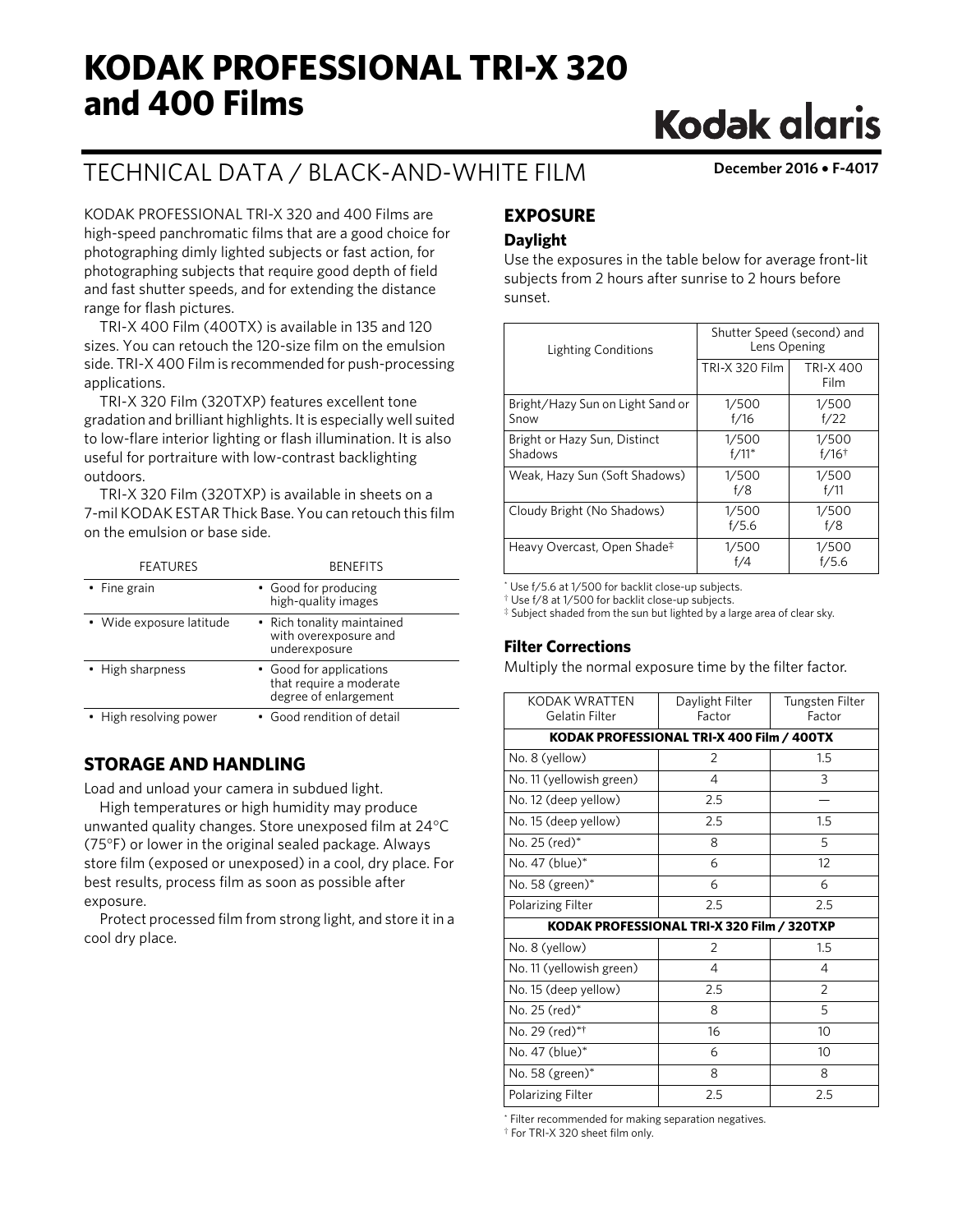## **Exposure and Development Adjustments for Long and Short Exposures**

At the exposure times in the table below, compensate for the reciprocity characteristics of this film by increasing exposure and adjusting the development as shown.

| If Indicated<br>Exposure<br>Time Is<br>(Seconds) | Use This<br>Lens-<br>Aperture<br>Adjustment | <b>OR</b> | This Adjusted<br>Exposure<br>Time<br>(Seconds) | <b>AND Use This</b><br>Development<br>Adjustment |
|--------------------------------------------------|---------------------------------------------|-----------|------------------------------------------------|--------------------------------------------------|
| 1/100,000                                        | +1 stop                                     |           | Change<br>Aperture                             | $+20%$                                           |
| 1/10,000                                         | $+1/2$ stop                                 |           | Change<br>Aperture                             | $+15%$                                           |
| 1/1,000                                          | None                                        |           | None                                           | $+10%$                                           |
| 1/100                                            | None                                        |           | None                                           | None                                             |
| 1/10                                             | None                                        |           | None                                           | None                                             |
| 1                                                | +1 stop                                     |           | 2                                              | $-10%$                                           |
| 10                                               | +2 stops                                    |           | 50                                             | $-20%$                                           |
| 100                                              | +3 stops                                    |           | 1200                                           | $-30%$                                           |

It may be difficult to use the table to estimate the adjusted times for calculated exposure times between 1 and 100 seconds. The graphs that follow will help you find the adjusted times for calculated exposure times between those given in the table.



F002 0062GC

## **DARKROOM RECOMMENDATIONS**

Handle unprocessed film in total darkness.

Using a safelight will affect your results. If absolutely necessary, after development is half complete, you can use a safelight equipped with a KODAK 3 Safelight Filter (dark green) with a 15-watt bulb for a few seconds. Keep the safelight at least 4 feet (1.2 meters) from the film. Run tests to determine that safelight use gives acceptable results for your application.

For information on safelight testing, see KODAK Publication No. K-4, How Safe Is Your Safelight?

## **PROCESSING**

The following starting-point recommendations are intended to produce a contrast index of 0.56. Make tests to determine the best development time for your application.

**Note: Tank development times shorter than 5 minutes may produce unsatisfactory uniformity.**

## **MANUAL PROCESSING**

## **Small-Tank Processing (8- or 16-ounce tank)**

With small single- or double-reel tanks, drop the loaded film reel into the developer and attach the top to the tank. Firmly tap the tank on the top of the work surface to dislodge any air bubbles. Provide initial agitation of 5 to 7 inversion cycles in 5 seconds; i.e., extend your arm and vigorously twist your wrist 180 degrees.

Then repeat this agitation procedure at 30-second intervals for the rest of the development time.



## **Large-Tank Processing (1/2- to 3 1/2-gallon tank)— Rolls and Sheets**

Agitate continuously for the first 15 to 30 seconds by raising and lowering the basket, rack, or spindle 1/2-inch. Do not agitate the basket, rack, or spindle for the remainder of the first minute. Then agitate once per minute by lifting the basket, rack, or spindle out of the developer, tilting it approximately 30 degrees, draining it for 5 to 10 seconds, and reimmersing it. Alternate the direction of tilting the basket, rack, or spindle.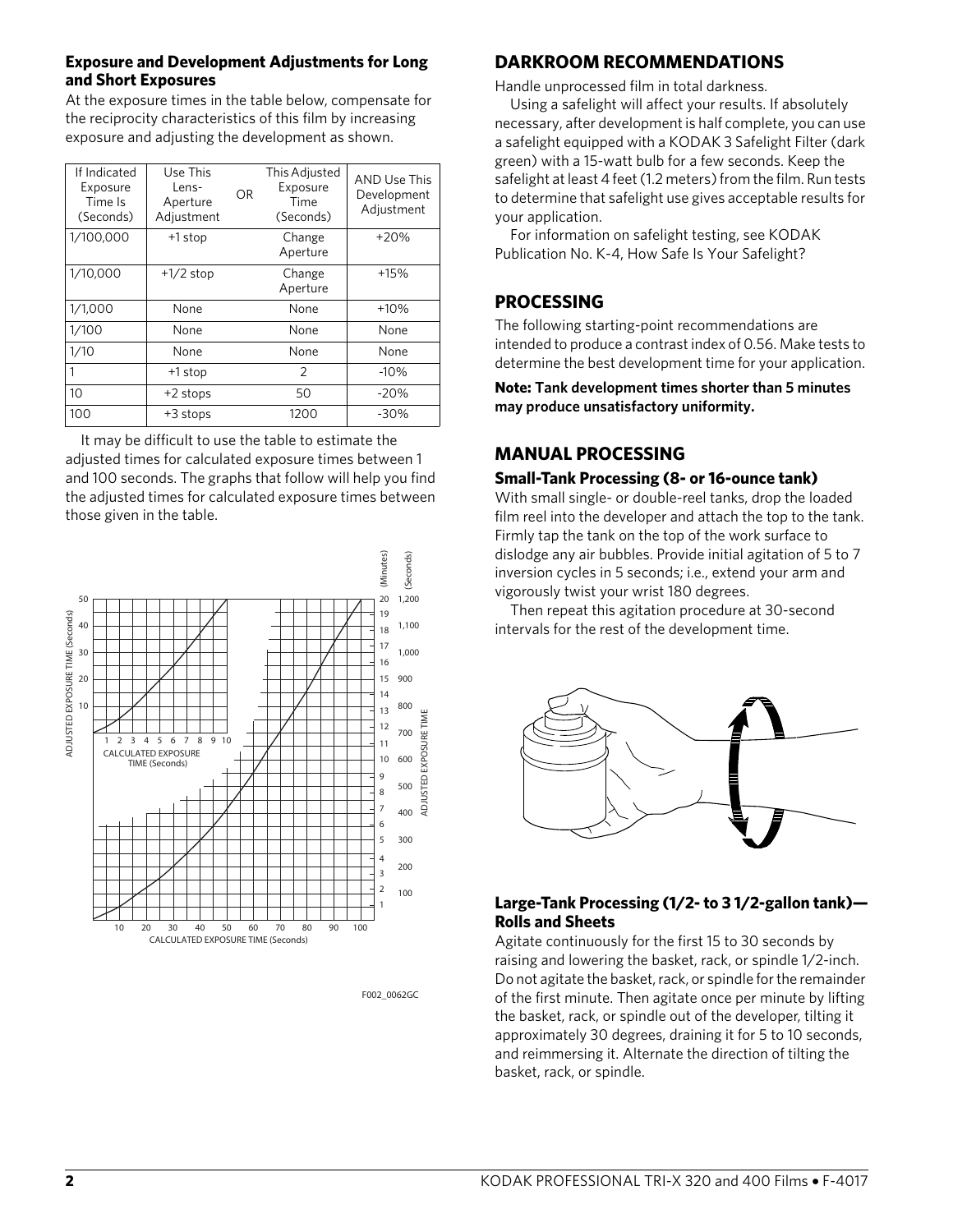#### **TRI-X 400 Film / 400TX**

| <b>KODAK</b>                 |                                   | Development Time (Minutes) |                          |                          |                         |                                   |                          |                         |                          |                          |  |
|------------------------------|-----------------------------------|----------------------------|--------------------------|--------------------------|-------------------------|-----------------------------------|--------------------------|-------------------------|--------------------------|--------------------------|--|
| PROFESSIONAL<br>Developer or |                                   |                            | Small Tank*              |                          |                         |                                   | Large Tank <sup>†</sup>  |                         |                          |                          |  |
| Developer and<br>Replenisher | $65^{\circ}$ F<br>$(18^{\circ}C)$ | 68°F<br>$(20^{\circ}C)$    | $70^{\circ}$ F<br>(21°C) | $72^{\circ}$ F<br>(22°C) | 75°F<br>$(24^{\circ}C)$ | $65^{\circ}$ F<br>$(18^{\circ}C)$ | 68°F<br>$(20^{\circ}$ C) | 70°F<br>$(21^{\circ}C)$ | $72^{\circ}$ F<br>(22°C) | $75^{\circ}$ F<br>(24°C) |  |
| T-MAX                        | $6^{3}/4$                         | 6                          | $5^{3}/4$                | $5\frac{1}{2}$           | $4^{3}/4$               |                                   |                          | <b>NR</b>               |                          |                          |  |
| T-MAX RS                     | $4^{3}/4$                         | 41/2                       | $4^{1/4}$                | 4                        | $3\frac{1}{2}$          | $5\frac{1}{2}$                    | 5                        | $4^{3}/4$               | 41/2                     | $\overline{4}$           |  |
| $HC-110(B)$                  | $4\frac{1}{2}$                    | $3^{3}/4$                  | $3\frac{1}{2}$           | 3                        | 21/2                    | 5                                 | 41/2                     | 4                       | 31/2                     | 3                        |  |
| $D-76$                       | 8                                 | $6^{3}/4$                  | $6\frac{1}{4}$           | $5\frac{1}{2}$           | $4^{3}/4$               | 91/4                              | $7^{3}/4$                | 7                       | 61/2                     | $5\frac{1}{2}$           |  |
| $D-76(1:1)$                  | $10^{3/4}$                        | $9^{3}/4$                  | 9                        | $8\frac{1}{2}$           | $7^{3}/4$               | $12\frac{1}{4}$                   | 11                       | $10\frac{1}{2}$         | $9^{3}/4$                | $8^{3}/4$                |  |
| <b>XTOL</b>                  | 8                                 | 7                          | $6\frac{1}{4}$           | $5^{3}/4$                | $4^{3}/4$               | 91/4                              | 8                        | $7^{1/4}$               | $6\frac{1}{2}$           | $5\frac{1}{2}$           |  |
| XTOL (1:1)                   | 10                                | 9                          | $8\frac{1}{2}$           | 8                        | $7^{1/4}$               | 111/2                             | $10\frac{1}{2}$          | $9^{3}/4$               | 91/4                     | $8\frac{1}{4}$           |  |

\* With agitation at 30-second intervals. Development times shorter than 5 minutes may produce unsatisfactory results.

† With manual agitation at 1-minute intervals. Development times shorter than 5 minutes may produce unsatisfactory results.

NR = Not Recommended.

#### **Tray and Large-Tank Processing —Sheets**

Provide continuous agitation; rotate the sheets 90 degrees as you interleave them. Prewetting sheet film may improve tray process uniformity.

| <b>KODAK</b>                 | Development Time (Minutes)        |                         |                            |                                   |                                   |  |  |  |  |
|------------------------------|-----------------------------------|-------------------------|----------------------------|-----------------------------------|-----------------------------------|--|--|--|--|
| PROFESSIONAL<br>Developer or |                                   | $T$ ray $*$             |                            |                                   |                                   |  |  |  |  |
| Developer and<br>Replenisher | $65^{\circ}$ F<br>$(18^{\circ}C)$ | 68°F<br>$(20^{\circ}C)$ | $70°$ F<br>$(21^{\circ}C)$ | $72^{\circ}$ F<br>$(22^{\circ}C)$ | $75^{\circ}$ F<br>$(24^{\circ}C)$ |  |  |  |  |
| T-MAX RS                     | 3                                 | $2^{3}/4$               | $2\frac{1}{2}$             | <b>NR</b>                         | <b>NR</b>                         |  |  |  |  |
| $HC-110(B)$                  | $3^{3}/4$                         | $3\frac{1}{4}$          | 3                          | $2^{3}/4$                         | $2\frac{1}{2}$                    |  |  |  |  |
| $D-76$                       | $6^{3/4}$                         | 6                       | $5\frac{1}{2}$             | 5                                 | $4\frac{1}{2}$                    |  |  |  |  |
| $D-76(1:1)$                  | $10^{1/4}$                        | 9                       | $8\frac{1}{2}$             | $7^{3}/4$                         | $6^{3}/4$                         |  |  |  |  |
| <b>XTOL</b>                  | $6^{3}/4$                         | 6                       | $5\frac{1}{2}$             | 5                                 | $4\frac{1}{2}$                    |  |  |  |  |
| <b>XTOL (1:1)</b>            | $9\frac{1}{2}$                    | $8\frac{1}{2}$          | $7^{3}/4$                  | $7\frac{1}{4}$                    | $6^{1/4}$                         |  |  |  |  |

#### **TRI-X 320 Film / 320TXP—Sheets**

\* With continuous agitation.

#### **TRI-X 320 Film / 320TXP—Sheets**

| <b>KODAK</b>                 |                          | Development Time (Minutes) |                          |                                   |                                   |                          |                                            |                                   |                          |                          |
|------------------------------|--------------------------|----------------------------|--------------------------|-----------------------------------|-----------------------------------|--------------------------|--------------------------------------------|-----------------------------------|--------------------------|--------------------------|
| PROFESSIONAL<br>Developer or | Large Tank*              |                            |                          |                                   |                                   |                          | Large Tank With Gaseous Burst <sup>†</sup> |                                   |                          |                          |
| Developer and<br>Replenisher | $65^{\circ}$ F<br>(18°C) | 68°F<br>(20°C)             | $70^{\circ}$ F<br>(21°C) | $72^{\circ}$ F<br>$(22^{\circ}C)$ | $75^{\circ}$ F<br>$(24^{\circ}C)$ | $65^{\circ}$ F<br>(18°C) | 68°F<br>$(20^{\circ}C)$                    | $70^{\circ}$ F<br>$(21^{\circ}C)$ | $72^{\circ}$ F<br>(22°C) | $75^{\circ}$ F<br>(24°C) |
| <b>T-MAX RS</b>              | 4                        | $3\frac{1}{2}$             | $3\frac{1}{4}$           | <b>NR</b>                         | <b>NR</b>                         | 3                        | $2^{3}/4$                                  | $2^{1/2}$                         | <b>NR</b>                | <b>NR</b>                |
| $HC-110(B)$                  | $4^{3}/4$                | $4\frac{1}{4}$             | $\overline{4}$           | $3\frac{1}{2}$                    | 3                                 | $3^{3}/4$                | $3\frac{1}{4}$                             | 3                                 | $2^{3}/4$                | $2\frac{1}{2}$           |
| $D-76$                       | $8\frac{1}{2}$           | $7\frac{1}{2}$             | 7                        | $6\frac{1}{4}$                    | $5\frac{1}{2}$                    | $6^{3}/4$                | 6                                          | $5\frac{1}{2}$                    | 5                        | $4\frac{1}{2}$           |
| $D-76(1:1)$                  | $12^{3}/4$               | $11^{1/4}$                 | $10\frac{1}{2}$          | $9^{3}/4$                         | $8\frac{1}{2}$                    | $10^{1/4}$               | 9                                          | $8\frac{1}{2}$                    | $7^{3}/4$                | $6^{3}/4$                |
| <b>XTOL</b>                  | $8\frac{1}{2}$           | 71/2                       | 7                        | $6\frac{1}{4}$                    | $5\frac{1}{2}$                    | $6^{3}/4$                | 6                                          | $5\frac{1}{2}$                    | 5                        | $4\frac{1}{2}$           |
| XTOL (1:1)                   | 12                       | $10\frac{1}{2}$            | $9^{3}/4$                | 9                                 | $7^{3}/4$                         | $9\frac{1}{2}$           | $8\frac{1}{2}$                             | $7^{3}/4$                         | $7\frac{1}{4}$           | $6\frac{1}{4}$           |

\* With manual agitation at 1-minute intervals.

† With gaseous-burst agitation (1 second every 10 seconds) that provides pressure to raise the solution level 5/8 inch (16 mm). Development times shorter than 5 minutes may produce unsatisfactory uniformity.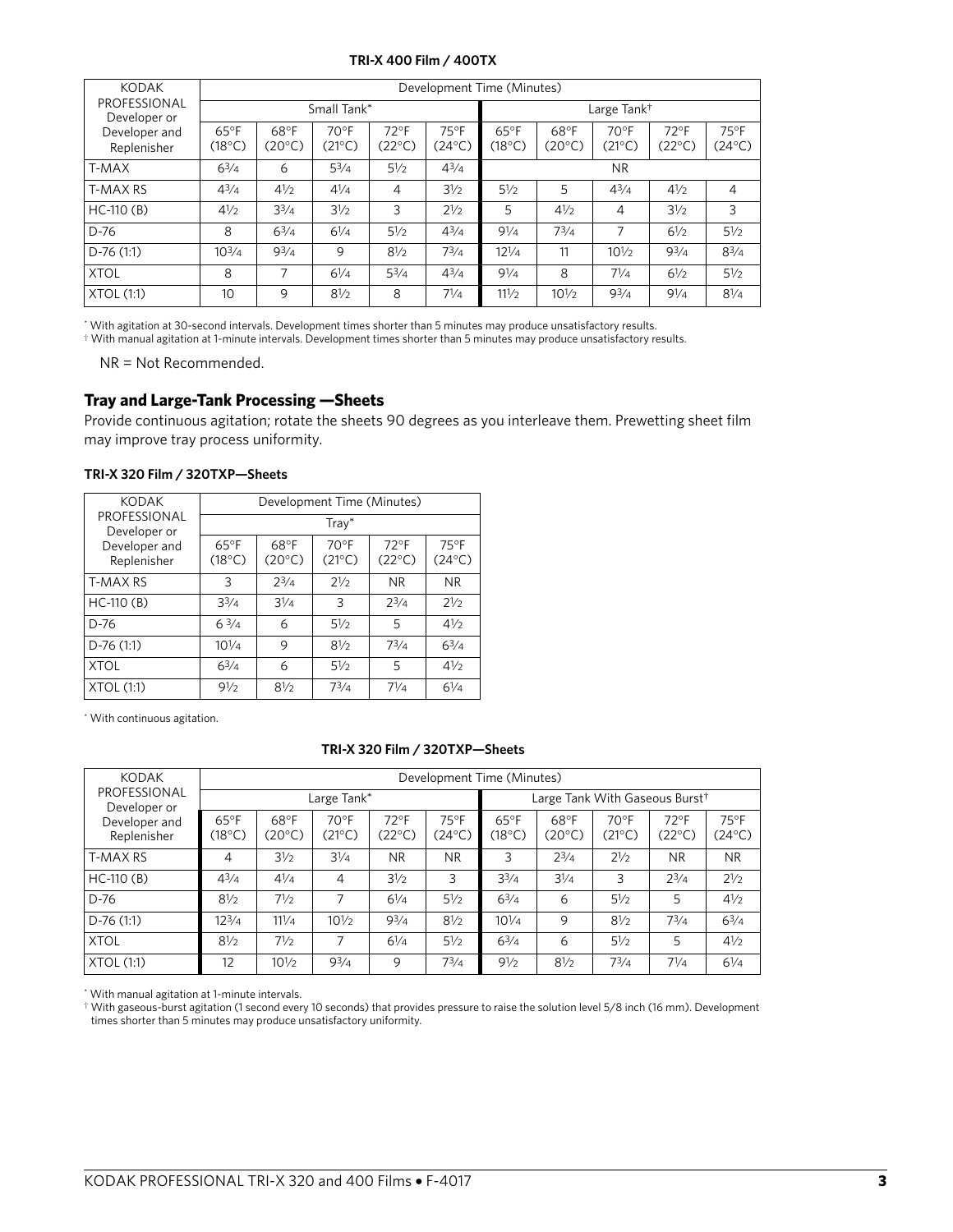## **Rotary-Tube Processing**

Follow the agitation recommendations for your processor. The design of the machine and the agitation will significantly affect the development time required to obtain optimum contrast. The times given below are starting-point recommendations. Make tests to determine if results are acceptable for your needs.

| <b>KODAK</b>                                                 | Development Time (Minutes)        |                         |                                   |                                   |                                   |  |  |  |
|--------------------------------------------------------------|-----------------------------------|-------------------------|-----------------------------------|-----------------------------------|-----------------------------------|--|--|--|
| PROFESSIONAL<br>Developer or<br>Developer and<br>Replenisher | $65^{\circ}$ F<br>$(18^{\circ}C)$ | 68°F<br>$(20^{\circ}C)$ | $70^{\circ}$ F<br>$(21^{\circ}C)$ | $72^{\circ}$ F<br>$(22^{\circ}C)$ | $75^{\circ}$ F<br>$(24^{\circ}C)$ |  |  |  |
| T-MAX                                                        | $6^{3}/4$                         | 6                       | $5^{3}/4$                         | $5\frac{1}{2}$                    | $4^{3}/4$                         |  |  |  |
| T-MAX RS                                                     | $4^{3}/4$                         | 41/2                    | $4^{1/4}$                         | 4                                 | 31/2                              |  |  |  |
| XTOL                                                         | 8                                 | 7                       | $6\frac{1}{4}$                    | $5^{3}/4$                         | $4^{3}/4$                         |  |  |  |
| XTOL (1:1)                                                   | 10                                | 9                       | $8\frac{1}{2}$                    | 8                                 | $7\frac{1}{4}$                    |  |  |  |
| HC-110 (B)                                                   | 41/2                              | $3^{3}/4$               | $3\frac{1}{2}$                    | 3                                 | 21/2                              |  |  |  |
| D-76                                                         | 8                                 | $6^{3/4}$               | $6\frac{1}{4}$                    | $5\frac{1}{2}$                    | $4^{3}/4$                         |  |  |  |

#### **TRI-X 400 Film / 400TX**

#### **TRI-X 320 Film / 320TXP—Sheets**

⁄2 73⁄4

D-76 (1:1)  $10^{3/4}$  9<sup>3</sup>/<sub>4</sub> 9 8<sup>1</sup>/<sub>2</sub>

| <b>KODAK</b>                                                 |                                   | Development Time (Minutes) |                                   |                                   |                                   |  |  |  |
|--------------------------------------------------------------|-----------------------------------|----------------------------|-----------------------------------|-----------------------------------|-----------------------------------|--|--|--|
| PROFESSIONAL<br>Developer or<br>Developer and<br>Replenisher | $65^{\circ}$ F<br>$(18^{\circ}C)$ | 68°F<br>$(20^{\circ}C)$    | $70^{\circ}$ F<br>$(21^{\circ}C)$ | $72^{\circ}$ F<br>$(22^{\circ}C)$ | $75^{\circ}$ F<br>$(24^{\circ}C)$ |  |  |  |
| T-MAX                                                        |                                   |                            | NR.                               |                                   |                                   |  |  |  |
| <b>T-MAX RS</b>                                              | $2^{3/4}$                         | 21/2                       | 21/a                              | N <sub>R</sub>                    | <b>NR</b>                         |  |  |  |
| <b>XTOL</b>                                                  | 6                                 | $5\frac{1}{4}$             | $4^{3}/_{4}$                      | 41/2                              | 4                                 |  |  |  |
| XTOL(1:1)                                                    | $8\frac{1}{4}$                    | $7^{1/4}$                  | 63/4                              | $6\frac{1}{4}$                    | $5\frac{1}{2}$                    |  |  |  |
| $HC-110(B)$                                                  | $3\frac{1}{4}$                    | 3                          | $2^{3/4}$                         | 21/2                              | $2^{1/4}$                         |  |  |  |
| $D-76$                                                       | 6                                 | $5\frac{1}{4}$             | $4^{3}/_{4}$                      | 41/2                              | 4                                 |  |  |  |
| $D-76(1:1)$                                                  | 9                                 | 8                          | $7\frac{1}{4}$                    | $6^{3/4}$                         | 6                                 |  |  |  |

## **FINAL STEPS**

65 to 75°F (18 to 24°C).

| Step/Solution                                                                         | Time (min:sec)                 |
|---------------------------------------------------------------------------------------|--------------------------------|
| Rinse-with agitation:                                                                 |                                |
| KODAK Indicator Stop Bath                                                             | 0:30                           |
| Fix—with frequent agitation:                                                          |                                |
| KODAK Fixer                                                                           | $5:00$ to $10:00$              |
| KODAK Rapid Fixer                                                                     | $2:00$ to $4:00$               |
| <b>KODAFIX Solution</b>                                                               | 2:00 to 4:00                   |
| KODAK POLYMAX T Fixer (1:3)                                                           | 2:00 to 4:00                   |
| Wash:                                                                                 |                                |
| Running water<br>$-OR-$                                                               | 20:00 to 30:00                 |
| Rinse with water<br>KODAK PROFESSIONAL Hypo<br><b>Clearing Agent</b><br>Running water | 0:30<br>1:00 to $2:00$<br>5:00 |
| <b>Final Rinse:</b>                                                                   |                                |
| KODAK PHOTO-FLO Solution                                                              | 0:30                           |
| <b>Dry</b> —in a dust-free place                                                      |                                |

## **PUSH PROCESSING**

Push processing allows you to expose the film at higher film-speed numbers for conditions such as low-level light, stop action, or existing light. However, there will be a loss of shadow detail and an increase in graininess.

Because of these films' exposure latitude, you can underexpose by one stop and use normal processing times. Prints will show a slight loss in shadow detail.

You can underexpose by two stops if you increase development time by push processing. Prints will show an increase in contrast and graininess with further loss of shadow detail. However, results should be acceptable for many applications. Expose a test roll to determine the film speed that gives the best results for your application.

You can underexpose TRI-X 400 Film / 400TX by three stops if you increase development time by push processing. Prints will show an increase in contrast and graininess, and an additional loss of shadow detail. However, results should be acceptable for some applications. Expose some test rolls to determine the film speed that gives the best results for your application.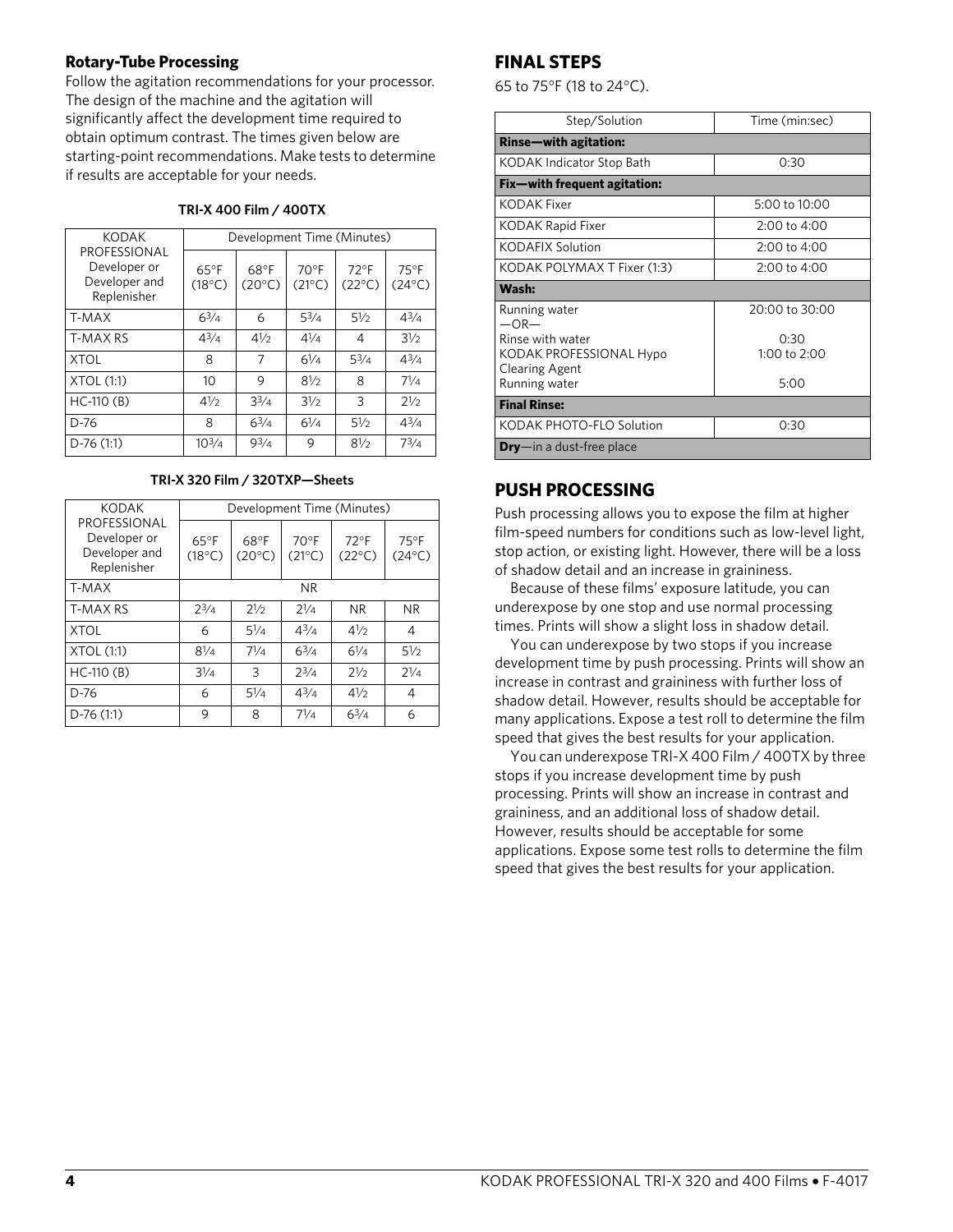## **TRI-X 400 Film / 400TX**

| <b>KODAK</b>                 |                                                             | Small Tank; Agitation at 30-second intervals |                         |                          |                                   |                                                             |                         |                                   |                                   |                          |
|------------------------------|-------------------------------------------------------------|----------------------------------------------|-------------------------|--------------------------|-----------------------------------|-------------------------------------------------------------|-------------------------|-----------------------------------|-----------------------------------|--------------------------|
| PROFESSIONAL<br>Developer or | El 1600 (2-Stop Push Process)<br>Development Time (Minutes) |                                              |                         |                          |                                   | El 3200 (3-Stop Push Process)<br>Development Time (Minutes) |                         |                                   |                                   |                          |
| Developer and<br>Replenisher | $65^{\circ}$ F<br>$(18^{\circ}C)$                           | 68°F<br>$(20^{\circ}C)$                      | 70°F<br>$(21^{\circ}C)$ | $72^{\circ}$ F<br>(22°C) | $75^{\circ}$ F<br>$(24^{\circ}C)$ | $65^{\circ}$ F<br>$(18^{\circ}C)$                           | 68°F<br>$(20^{\circ}C)$ | $70^{\circ}$ F<br>$(21^{\circ}C)$ | $72^{\circ}$ F<br>$(22^{\circ}C)$ | $75^{\circ}$ F<br>(24°C) |
| T-MAX                        | 91/2                                                        | $8^{3}/4$                                    | $8\frac{1}{4}$          | $7^{3}/4$                | 7                                 | NR.                                                         | N <sub>R</sub>          | <b>NR</b>                         | <b>NR</b>                         | $8\frac{1}{4}$           |
| <b>T-MAX RS</b>              | $8\frac{1}{2}$                                              | $7^{3}/4$                                    | $7^{1/4}$               | $6^{3}/4$                | 6                                 |                                                             | 91/2                    | 9                                 | $8\frac{1}{4}$                    | 71/2                     |
| $HC-110(B)$                  | 7                                                           | 6                                            | $5\frac{1}{2}$          | 5                        | $4\frac{1}{4}$                    |                                                             |                         |                                   |                                   |                          |
| D-76                         | $11^{1/4}$                                                  | $9\frac{1}{2}$                               | $8^{3}/4$               | $7^{3}/4$                | $6\frac{1}{2}$                    | $12^{3}/4$                                                  | 11                      | $9^{3}/4$                         | 9                                 | $7\frac{1}{2}$           |
| $D-76(1:1)$                  | $14^{3}/4$                                                  | $13^{1/4}$                                   | $12\frac{1}{2}$         | $11^{3}/4$               | $10^{3}/4$                        | $17\frac{1}{2}$                                             | 16                      | 15                                | $14^{1/4}$                        | $12^{3}/4$               |
| <b>XTOL</b>                  | $11^{1/4}$                                                  | $9^{3}/4$                                    | $8^{3}/4$               | 8                        | $6^{3}/4$                         |                                                             | 111/2                   | $10\frac{1}{2}$                   | 91/2                              | 8                        |
| XTOL(1:1)                    | $14\frac{1}{2}$                                             | $13^{1/4}$                                   | $12^{1/4}$              | 11!/2                    | $10\frac{1}{2}$                   |                                                             | $15\frac{1}{2}$         | $14\frac{1}{2}$                   | $13^{3}/4$                        | $12^{1/4}$               |

NR = Not Recommended.

#### **TRI-X 400 Film / 400TX**

| <b>KODAK</b>                 |                                   | Large Tank; Agitation at 1-minute intervals                                                                                |                |                          |                          |                          |                         |                          |                          |                         |
|------------------------------|-----------------------------------|----------------------------------------------------------------------------------------------------------------------------|----------------|--------------------------|--------------------------|--------------------------|-------------------------|--------------------------|--------------------------|-------------------------|
| PROFESSIONAL<br>Developer or |                                   | El 1600 (2-Stop Push Process)<br>El 3200 (3-Stop Push Process)<br>Development Time (Minutes)<br>Development Time (Minutes) |                |                          |                          |                          |                         |                          |                          |                         |
| Developer and<br>Replenisher | $65^{\circ}$ F<br>$(18^{\circ}C)$ | 68°F<br>(20°C)                                                                                                             | 70°F<br>(21°C) | $72^{\circ}$ F<br>(22°C) | $75^{\circ}$ F<br>(24°C) | $65^{\circ}$ F<br>(18°C) | 68°F<br>$(20^{\circ}C)$ | $70^{\circ}$ F<br>(21°C) | $72^{\circ}$ F<br>(22°C) | 75°F<br>$(24^{\circ}C)$ |
| T-MAX RS                     |                                   | $8^{3}/4$                                                                                                                  | 8              | $7\frac{1}{2}$           |                          |                          |                         |                          |                          |                         |
| $HC-110(B)$                  | 8                                 | $6^{3}/4$                                                                                                                  | $6\frac{1}{4}$ | $5\frac{1}{2}$           | $4^{3}/4$                |                          |                         |                          |                          |                         |
| D-76                         | $12\frac{1}{2}$                   | $10^{3/4}$                                                                                                                 | $9^{3}/4$      | $8^{3}/4$                | 71/2                     |                          |                         |                          |                          |                         |
| <b>XTOL</b>                  | $12^{3/4}$                        | 11                                                                                                                         | $9^{3}/4$      | 9                        | 71/2                     | $15\frac{1}{4}$          | 13                      | 11 <sup>3</sup> /4       | $10^{1/2}$               | 9                       |

## **TRI-X 400 Film / 400TX**

| <b>KODAK</b>                 | Rotary Tube; Continuous agitation                           |                         |                         |                                   |                                                             |                                   |                         |                                   |                                   |                          |
|------------------------------|-------------------------------------------------------------|-------------------------|-------------------------|-----------------------------------|-------------------------------------------------------------|-----------------------------------|-------------------------|-----------------------------------|-----------------------------------|--------------------------|
| PROFESSIONAL<br>Developer or | El 1600 (2-Stop Push Process)<br>Development Time (Minutes) |                         |                         |                                   | El 3200 (3-Stop Push Process)<br>Development Time (Minutes) |                                   |                         |                                   |                                   |                          |
| Developer and<br>Replenisher | $65^{\circ}$ F<br>$(18^{\circ}C)$                           | 68°F<br>$(20^{\circ}C)$ | 70°F<br>$(21^{\circ}C)$ | $72^{\circ}$ F<br>$(22^{\circ}C)$ | $75^{\circ}$ F<br>$(24^{\circ}C)$                           | $65^{\circ}$ F<br>$(18^{\circ}C)$ | 68°F<br>$(20^{\circ}C)$ | $70^{\circ}$ F<br>$(21^{\circ}C)$ | $72^{\circ}$ F<br>$(22^{\circ}C)$ | $75^{\circ}$ F<br>(24°C) |
| T-MAX                        | 91/2                                                        | $8^{3}/4$               | $8\frac{1}{4}$          | $7^{3}/4$                         | 7                                                           | NR.                               | <b>NR</b>               | <b>NR</b>                         | <b>NR</b>                         | $8\frac{1}{4}$           |
| T-MAX RS                     | $8\frac{1}{2}$                                              | $7^{3}/4$               | $7^{1/4}$               | $6^{3}/4$                         | 6                                                           |                                   | $9\frac{1}{2}$          | 9                                 | $8\frac{1}{4}$                    | $7\frac{1}{2}$           |
| $HC-110(B)$                  | 7                                                           | 6                       | $5\frac{1}{2}$          | 5                                 | $4\frac{1}{4}$                                              |                                   |                         |                                   |                                   |                          |
| D-76                         | $11^{1/4}$                                                  | 91/2                    | $8^{3}/4$               | $7^{3}/4$                         | $6\frac{1}{2}$                                              | $12^{3}/4$                        | 11                      | $9^{3}/4$                         | 9                                 | $7\frac{1}{2}$           |
| $D-76(1:1)$                  | $14^{3}/4$                                                  | $13^{1/4}$              | $12\frac{1}{2}$         | 11 <sup>3</sup> /4                | $10^{3}/4$                                                  | $17\frac{1}{2}$                   | 16                      | 15                                | $14\frac{1}{4}$                   | $12^{3}/4$               |
| <b>XTOL</b>                  | $11^{1/4}$                                                  | $9^{3}/4$               | $8^{3}/4$               | 8                                 | $6^{3}/4$                                                   |                                   | 111/2                   | $10\frac{1}{2}$                   | 91/2                              | 8                        |
| XTOL(1:1)                    | $14\frac{1}{2}$                                             | $13\frac{1}{4}$         | $12\frac{1}{4}$         | $11^{1/2}$                        | $10^{1/2}$                                                  |                                   | $15\frac{1}{2}$         | $14\frac{1}{2}$                   | $13^{3}/4$                        | $12^{1/4}$               |

NR = Not Recommended.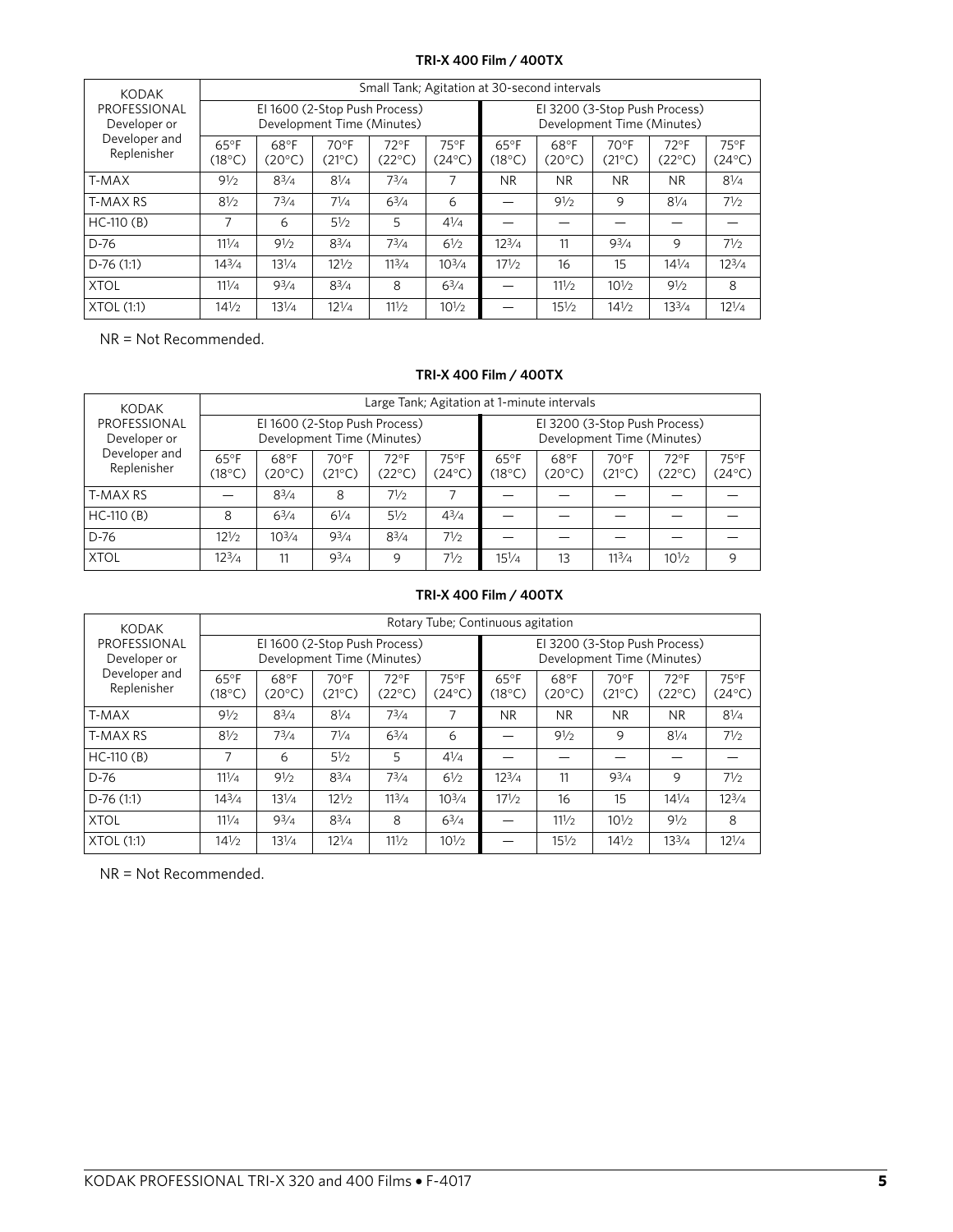#### **TRI-X 320 Film / 320TXP—Sheets**

|                              | Tray; Continuous agitation                                  |                         |                                   |                                   |                                   |  |  |
|------------------------------|-------------------------------------------------------------|-------------------------|-----------------------------------|-----------------------------------|-----------------------------------|--|--|
| <b>KODAK</b><br>PROFESSIONAL | El 1250 (2-Stop Push Process)<br>Development Time (Minutes) |                         |                                   |                                   |                                   |  |  |
| Developer                    | $65^{\circ}$ F<br>$(18^{\circ}C)$                           | 68°F<br>$(20^{\circ}C)$ | $70^{\circ}$ F<br>$(21^{\circ}C)$ | $72^{\circ}$ F<br>$(22^{\circ}C)$ | $75^{\circ}$ F<br>$(24^{\circ}C)$ |  |  |
| <b>XTOL</b>                  | $9^{3}/_{4}$                                                | $8^{3}/4$               | 8                                 | 71/2                              | 61/2                              |  |  |
| XTOL (1:1)                   | $13\frac{1}{2}$                                             | 12                      |                                   | $10^{1/4}$                        | $8^{3}/4$                         |  |  |

#### **TRI-X 320 Film / 320TXP—Sheets**

|                              | Large Tank; Agitation at 1-minute intervals                 |                                  |                         |                                   |                                   |  |  |
|------------------------------|-------------------------------------------------------------|----------------------------------|-------------------------|-----------------------------------|-----------------------------------|--|--|
| <b>KODAK</b><br>PROFESSIONAL | El 1250 (2-Stop Push Process)<br>Development Time (Minutes) |                                  |                         |                                   |                                   |  |  |
| Developer                    | $65^{\circ}F$<br>(18°C)                                     | $68^{\circ}F$<br>(20 $^{\circ}C$ | $70^{\circ}F$<br>(21°C) | $72^{\circ}$ F<br>$(22^{\circ}C)$ | $75^{\circ}$ F<br>$(24^{\circ}C)$ |  |  |
| <b>XTOL</b>                  | $12^{1/4}$                                                  | $10^{3}/_4$                      | 10                      | 91/a                              |                                   |  |  |

#### **TRI-X 320 Film / 320TXP—Sheets**

|                              | Rotary Tube; Continuous agitation                           |                         |                                   |                                   |                                   |  |  |
|------------------------------|-------------------------------------------------------------|-------------------------|-----------------------------------|-----------------------------------|-----------------------------------|--|--|
| <b>KODAK</b><br>PROFESSIONAL | El 1250 (2-Stop Push Process)<br>Development Time (Minutes) |                         |                                   |                                   |                                   |  |  |
| Developer                    | $65^{\circ}$ F<br>$(18^{\circ}C)$                           | 68°F<br>$(20^{\circ}C)$ | $70^{\circ}$ F<br>$(21^{\circ}C)$ | $72^{\circ}$ F<br>$(22^{\circ}C)$ | $75^{\circ}$ F<br>$(24^{\circ}C)$ |  |  |
| XTOL                         | 81/2                                                        | 71/2                    |                                   | 61/2                              | $5^{3}/4$                         |  |  |
| XTOL (1:1)                   | $11^{3}/_{4}$                                               | $10^{1/2}$              | 91/2                              | $8^{3}/4$                         | $7^{3}/_{4}$                      |  |  |

## **MACHINE PROCESSING**

## **Large Tank Rack-and-Tank Processors**

The development times for large-tank rack-and-tank processors are based on a machine speed that transfers the film every 2 minutes. The times given below are starting-point recommendations for KODAK PROFESSIONAL T-MAX RS Developer and Replenisher and KODAK PROFESSIONAL XTOL Developer. Make tests to determine if results are acceptable for your needs.

| Large-Tank Rack-and-Tank Processing    |            |                                                                       |                                                    |  |  |  |
|----------------------------------------|------------|-----------------------------------------------------------------------|----------------------------------------------------|--|--|--|
| <b>KODAK</b><br>PROFESSIONAL<br>Film   | FI         | KODAK<br>PROFESSIONAL<br>Developer or<br>Developer and<br>Replenisher | Time (min)<br>at $72^{\circ}$ F<br>$(22^{\circ}C)$ |  |  |  |
| <b>TRI-X 320</b><br>(rolls and sheets) | 320<br>640 | T-MAX RS                                                              | $4$ to 6                                           |  |  |  |
| 400<br><b>TRI-X 400</b><br>800         |            | T-MAX RS<br>D-76<br>XTOI                                              | 4 to 6<br>5 to 7<br>5 to 7                         |  |  |  |

#### **Replenishment Rates**

**T-MAX RS Developer and Replenisher—**Add 45 mL (1.5 ounces) of replenisher solution for each 135-36 or 120 roll or 8 x 10-inch sheet of film processed. Stir or recirculate the solution after each addition of replenisher solution.

**Note: Do not use T-MAX RS Developer and Replenisher to replenish T-MAX Developer. They are not designed to work together.**

**XTOL Developer—**Add 70 mL (2.4 ounces) of replenisher solution for each 135-36 or 120 roll or 8 x 10-inch sheet of film processed. Stir or recirculate the solution after each addition of replenisher solution.

## **RETOUCHING**

You can retouch KODAK PROFESSIONAL TRI-X 400 Film (135 and 120 sizes) on the emulsion side. You can retouch KODAK PROFESSIONAL TRI-X 320 Film (sheet sizes) by applying liquid dyes to the base or emulsion side.

## **IMAGE STRUCTURE**

The data in this section is based on development in KODAK HC-110 Developer (Dilution B), 68°F (20°C).

| KODAK Film                        | Diffuse rms<br>Granularity* |  |  |
|-----------------------------------|-----------------------------|--|--|
| KODAK PROFESSIONAL TRI-X 400 Film | 17 (fine)                   |  |  |
| KODAK PROFESSIONAL TRI-X 320 Film | 16 (fine)                   |  |  |

\* Read at a net diffuse density of 1.0, using a 48-micrometre aperture, 12x magnification.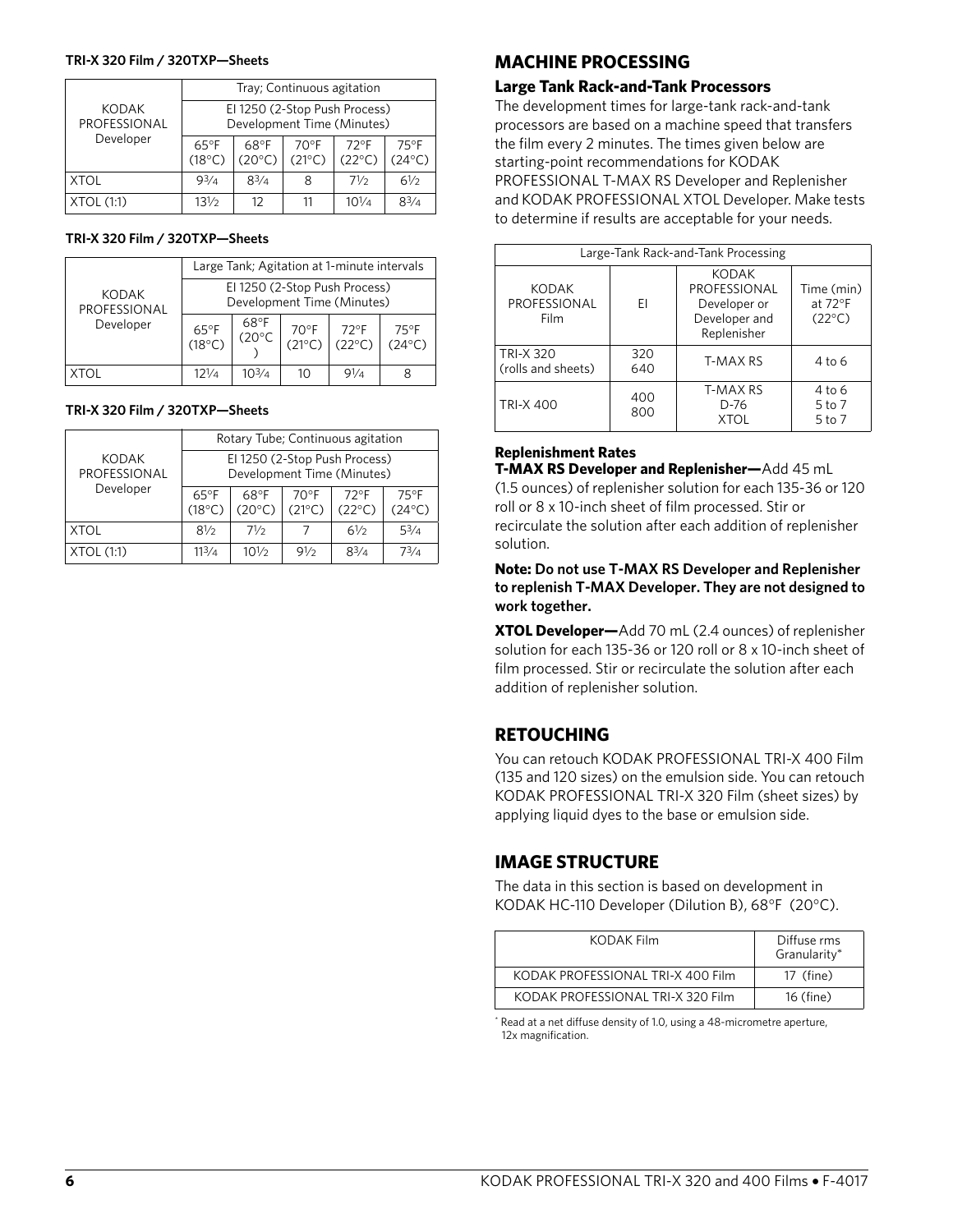200 100 70 50 30 RESPONSE (%)<br>
RESPONSE 20 20 7 5 3 Process: KODAK PROFESSIONAL Developer D-76, Large Tank 2 Densitometry: Diffuse Visual استلله  $1.111$ 1 1 2 3 4 5 10 20 50 100 200 600 SPATIAL FREQUENCY (cycles/mm)

**Modulation Transfer Function**

**Spectral Sensitivity Curves**





**Characteristic Curves KODAK PROFESSIONAL TRI-X 400 Film / 400TX, 35 mm**



**Characteristic Curves KODAK PROFESSIONAL TRI-X 400 Film / 400TX, 120-size**

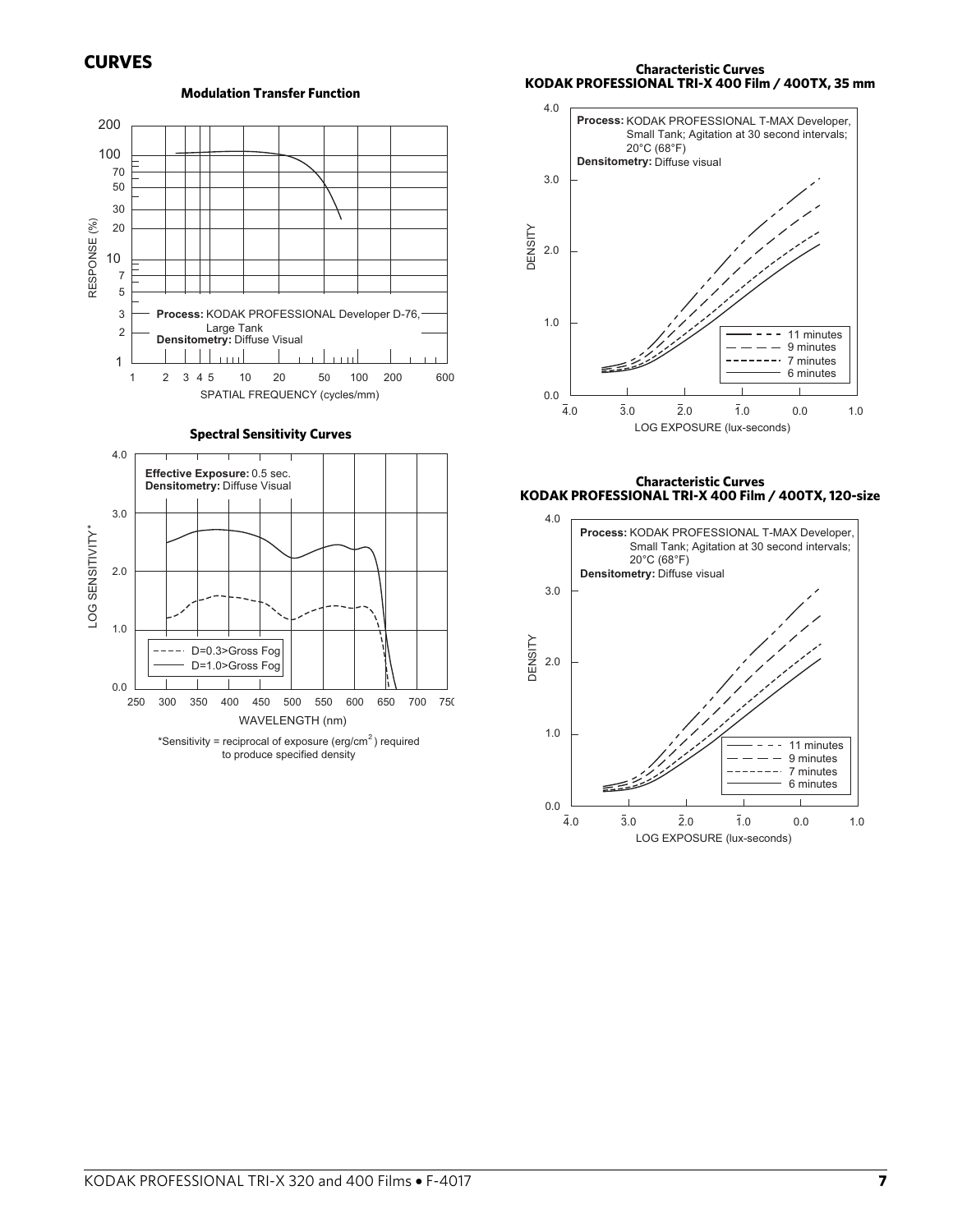**Characteristic Curves KODAK PROFESSIONAL TRI-X 400 Film / 400TX, 35 mm**



**Contrast Index Curves KODAK PROFESSIONAL TRI-X 400 Film / 400TX, 35 mm and 120-size**



**Characteristic Curves KODAK PROFESSIONAL TRI-X 400 Film / 400TX, 120-size**



**Characteristic Curves KODAK PROFESSIONAL TRI-X 320 Film / 320TXP, Sheets**